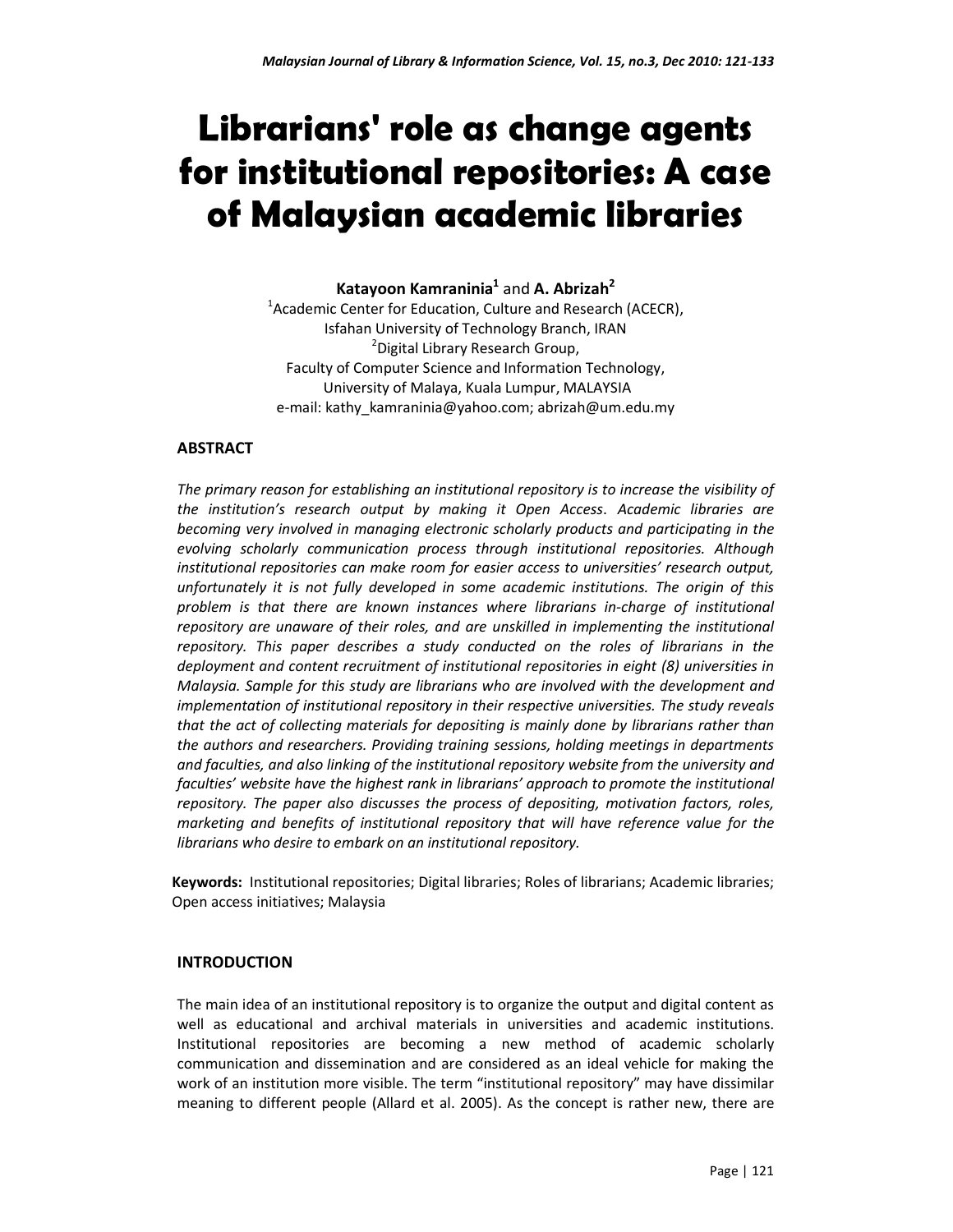#### *Kamraninia, K. & Abrizah, A.*

diverse opinions on its meaning (Bailey 2005 ). Generally an institutional repository is an electronic system that captures, disseminates and preserves intellectual results of a group of universities or a single university. Lynch (2003) has defined a university institutional repository as a collection of services that a university proffers to its own members intended for the management, organization and diffusion of digital works produced by these members. Crow (2002) and Ware (2004) characterized an institutional repository as open, interoperable, cumulative, perpetual, contributes to the process of scholarly communication in collecting, storing and disseminating the scholarly content. The Scholarly Publishing and Academic Resources Coalition (SPARC) position paper declared that "Institutional repositories—are digital collections capturing and preserving the intellectual output of a single or multi-university community, providing a critical component in reforming the system of scholarly communication--a component that expands access to research, reasserts control over scholarship by the academy, increases competition and reduces the monopoly power of journals, and brings economic relief and heightened relevance to the institutions and libraries that support them" (Crow 2006).

The primary reason for establishing institutional repositories is to increase the visibility of the institution's research output by making it Open Access. In Malaysia, a number of universities have been involved with implementing institutional repository services to increase the visibility of university's research output. Abrizah (2010) reported that a small number of research universities in Malaysia have established, or are partway to implementing institutional repository services to increase the visibility and the influence of the research generated within the university. The development of the institutional repository services is related to the Open Access movement in Malaysia, which seeks to make valued research outputs openly available by encouraging academics to place their publications into repositories, enhancing their availability and visibility to the global academic community and increase the chances for use and exchange of ideas among scholars within similar disciplines (Abrizah et al., 2007). The Open Access movement in Malaysia had a direct impact on the development of the institutional repository services, which has the activity to encourage academics to place their intellectual works into repositories. Therefore the effect will appear in increasing the academics visibility and enhance the collaboration between scholars (Zainab 2010).

Academic libraries are a group that can make major contributions in the deployment and content recruitment of institutional repositories as they are becoming involved in managing electronic scholarly products and participating in the evolving scholarly communication process. Libraries acquire electronic resources. Actually, creation of digital content to archive and preserve is known as a role for librarians. They are being funded to digitize valuable parts of their special collections, especially theses and dissertations, both to preserve the original and make the content readily accessible. As institutional repositories are flourishing to preserve scholarly output and to make it openly accessible, more and more academic libraries are in favour to provide open access to the universities' research output, maintained either institutionally or on a subject basis. Open Access and institutional repositories may result in considerable savings for libraries besides the potential benefit for authors of greater exposure to their works. Although the future shape of scholarly communication in institutional repositories remains unclear due to its lack of contribution by the stakeholders (Abrizah 2010), what is clear is that library and information professionals have key roles to play (Revell and Dorner 2009). Managing of repositories and electronic archives has become a duty of librarians in the 21st century. Development of repositories has led to key issues of librarians' roles in scholarly communication.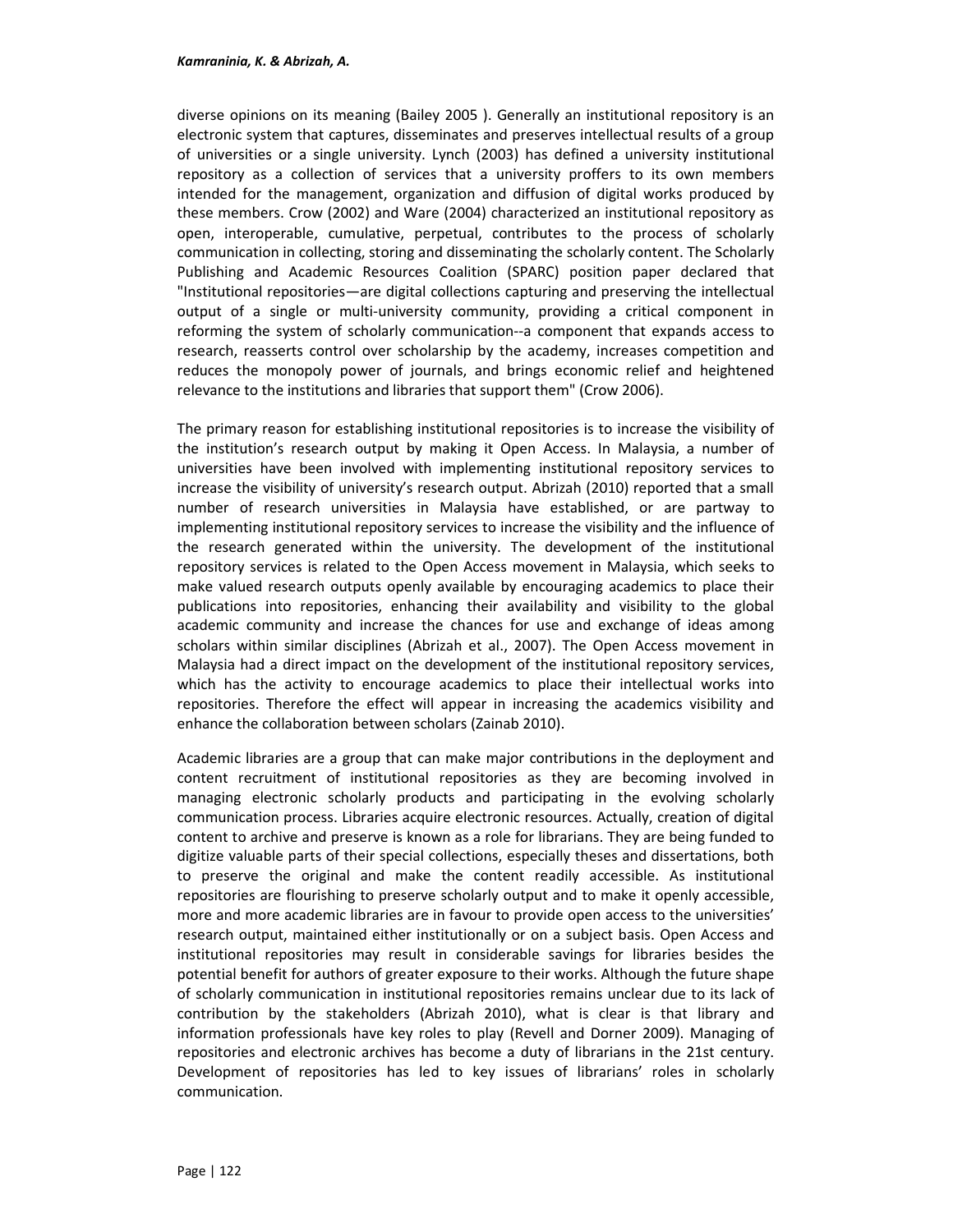This research is concerned with the activities of the academic library with respect to institutional repositories. It seemed important to gain an understanding of what motivates the libraries to offer Open Access services and it was hoped that by understanding this it might help with the design of future advocacy of the institutional repository. The main purpose of this research therefore is to investigate and highlight the roles of academic librarians in the implementation and promotion of their institutional repository and also understand the motivation factors for development of the repository in their respective universities.

#### **LITERATURE REVIEW**

There are reasons to indicate that the library can take up the responsibility for setting up and implementing the institutional repository. First, traditionally everyone knows the library as preserver of scholarly literatures (Cervone 2004). Secondly, librarians are professionals, trained to create metadata and content organization. They are conscious of the preservation of digital materials and self archiving techniques (Ware 2004). The characteristic of the library as a technology hub in universities is the third reason to confirm why the library should be in charge of institutional repositories. Students, faculty members and staff expect technological support from the library; they look to the library as a leader on information technology tendency (Phillips et al. 2005). Library leaders are also aware of relations with faculties and researchers in developing a successful institutional repository. Librarians know better than anyone else, how to reduce the budgets and increase the cost of resources in running an institutional repository (Chang 2003; Phillips et al. 2005).

In the search for relevant literature on the roles of librarians in the setting up of institutional repositories, the following themes emerged:

- *a) Collection management and stewardship of collection:* Literature indicates that librarians have a critical position in the collection management and preservation through institutional repositories. Librarians have the capability to add authors or give permission to authors to self archive materials in the repository (Crow 2002; Harnad 2001; Lynch 2003). Librarians upgrade their knowledge synchronously with information environment and can adapt themselves with their new roles as a collection administrator of digital materials (Branin et al., 2000; Lee 2000; Pettijohn and Neville 2003). Literature also indicates that librarians are facing problems in collection management because the acquisition of collections is in the hands of faculties (Allard et al., 2005). To settle the contents of institutional repository, students and faculties as authors should be involved with self archiving to submit their works to institutional repository (Barton et al., 2003; Bell 2004; Campbell et al., 2004; Cervone 2004; Crow 2002; Gadd et al., 2003; Johnson 2002; Mackie 2004). But, it is crystal clear that after acquisition the collection needs supervision, which should be the responsibility of the librarians. Authors are in charge of selecting items to add to repository and librarians are the stewards of this collection (Genoni 2004) especially for preserving the repository (Wheatley 2004). There is no doubt to entrust this responsibility to librarians since history shows librarians have navigated the way in using and designing new technologies. Librarians are expert in adjustment with new changes and professional in development of the environment (Branin et al. 2000).
- *b) Understanding of software and giving training to authors:* Deciding about the software is the first step in creating an institutional repository and literature shows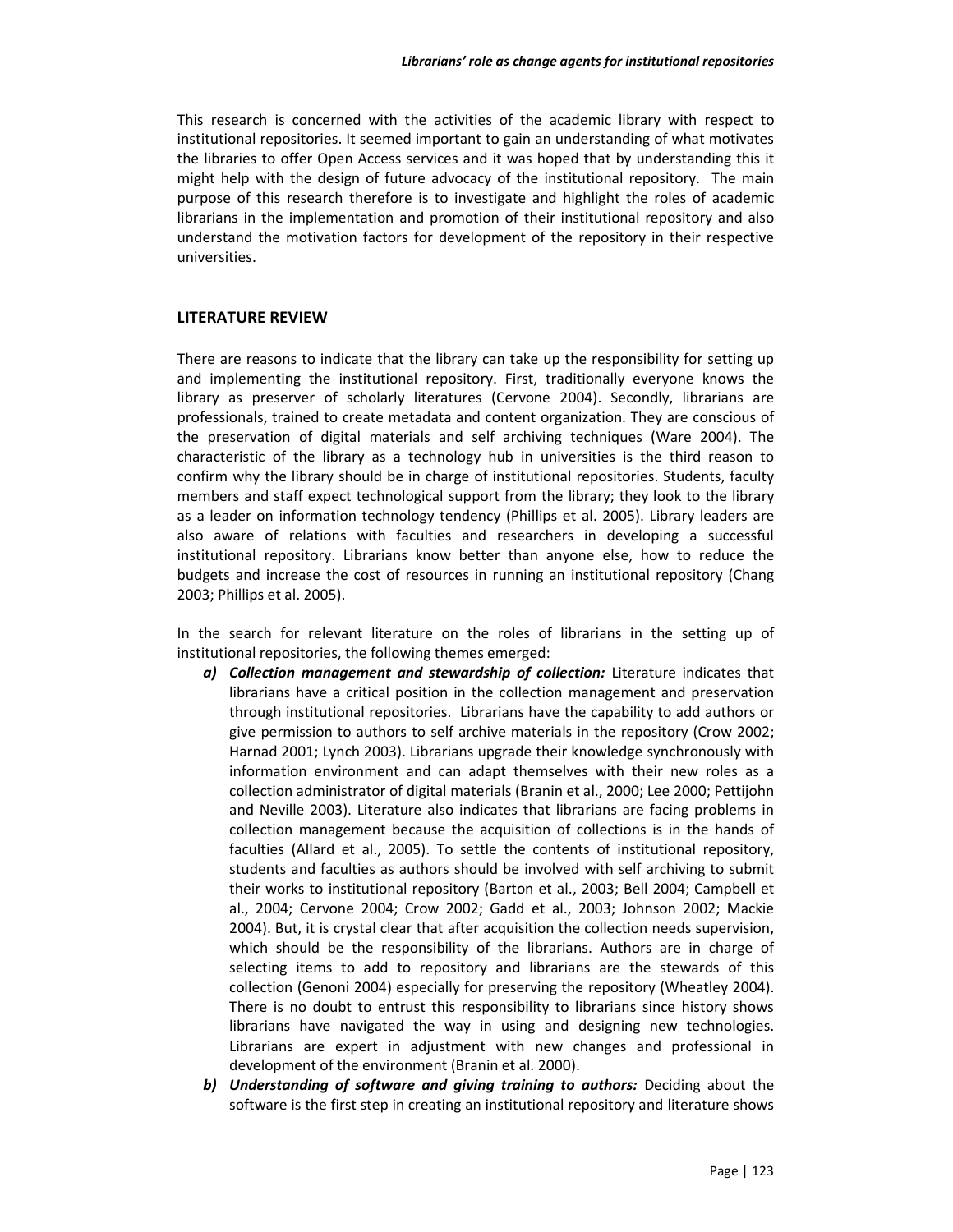that librarians have enough knowledge of working with institutional repository software. Allard et al., 2005 contend that librarians should comprehend the software with the intention that they can design repositories in their libraries. They should also have the ability to create institutional repository that is useable by the software extender since authors and their contributions in institutional repository is one of the significant elements in the development of institutional repositories. With a consideration of natural extension of preparation and training of users, librarians should educate authors to deposit their intellectual works to institutional repositories. Education would consist of assisting university community to learn the use of institutional repository software to accomplish self archiving (Abrizah 2010).

- *c) Establishing a standard metadata and comprehensive catalogue system:* In the past, metadata was defined as a role for librarians but now authors have authorization to submitting metadata. Librarians should establish the clear metadata standards so that authors can use it. The standards can be provided as a set of development guidelines for institutional repository creators. It can help authors to do self archiving with the predicted contents and standard metadata. Abrizah (2010) pointed to the creation of guidelines concerning metadata as a task for librarian. During an effort to provide a complete repository which can cover unique items, librarians should prepare a comprehensive system for cataloging and indexing the materials.
- *d) Review submission for quality of content:* Quality content verification is another essential need for the development of an institutional repository. Because self archiving by authors is an important component of institutional repository, the existence of a group that have the ability to review the quality content of final submissions and check the metadata is necessary. Lynch (2003) believes that the institutional repository environment would be orderly if librarians can be answerable to this role because some institutional repositories do not want to take author's assistance due to the need of quality checks (Lynch 2003).
- *e) Persuading authors to contribute with self archiving:* Self-submission of material by faculty members need librarians' enthusiasm and in the learning process of self archiving, authors need to be exposed to awareness about copyright issues and become familiar with new technologies. Unfortunately past studies show that faculty members do not carry out self-submission. Swan and Brown (2005) found that the majority of authors were unconscious about the benefits of publishing their works in institutional repository. Their research showed less than one third of the respondents were using OAI search engines to find out their required information through the institutional repository and only 10% of the authors were aware about SHERPA/RoMEO list of publishers' permissions policy with respect to self archiving (Swan and Brown 2005). Lack of authors' desire in depositing their works in the institutional repository, could be the main reason for the slow growth in the development of institutional repositories. According to McDowell's research, all involved librarians in institutional repository development in Census of Institutional Repositories in the US, reported that they are facing problem in taking on contents from graduate students, faculties and researchers (McDowell 2007). So, cheering of authors to deposit their intellectual works through self archiving to institutional repository in order to enable development of collection is considered as librarians' task. In some cases self archiving is a tough task for some authors. A study in University of Glasgow shows that submitting outputs of researchers on behalf of those who cannot self archive their materials is another solution to make them contribute (Genoni 2004).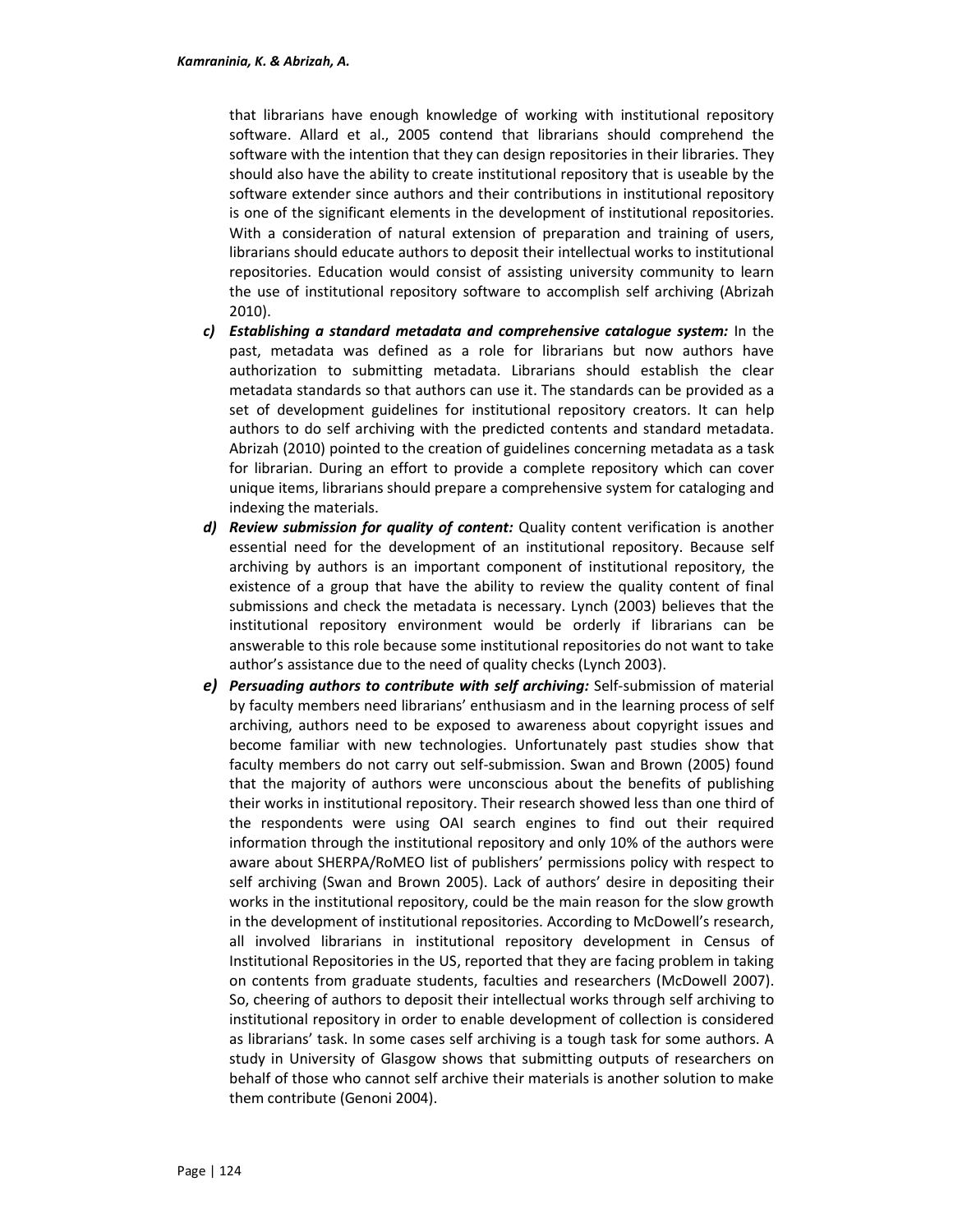- *f) Training users search technique in institutional repository:* Librarians as crucial bodies in developing institutional repositories should help users and authors to fill content into the institutional repositories and guide them to extract from institutional repositories. They should teach users that how they can recruit search techniques to use the available resources. Preparing the connections for making materials accessible for users is an opportunity to persuade them to become involved with institutional repositories. Since understanding of user's needs is the base of development of metadata and research tools, building a search interface that makes possible searching and accessing to the materials in institutional repositories, is a duty for reference librarians. Beside this, it facilitates search and increase access to resources and information, bringing the institutional repository contents together in library database or library catalogs. Inclusion of institutional repository content in databases and catalogs will increase the chance of researcher to find their relevant resources (Jenkins et al. 2005).
- *g) Promotion and marketing:*Librarians can provide a team with essential information to promote institutional repository. With recognition of organizations and departments as potential institutional repository communities they can promote and develop their library's repositories. Institutional repository concept may need more explanation, marketing and a multiplicity of concerns by librarians (Jenkins et al. 2005) (Jenkins et al. 2005). It is essential that librarians be familiar with the library repository to efficiently promote institutional repositories. Beside, providing good search tools and cataloguing the repository materials will make institutional repository contents more accessible.

#### **OBJECTIVES AND METHOD**

The aim of this study is to contribute to the literature on academic librarianship by exploring academic librarians' role as change agents for institutional repositories. The following threes objectives were set in this study:

- a) To explore the academic library's motivation and the processes involved in providing open access to the university's research output;
- b) To establish librarians' views concerning their roles in the implementation of digital repositories and, particularly, their established institutional repositories;
- c) To gain librarians' perception on the level of success of their institutional repository implementation.

The research has focused on answering the following research questions:

- a) What motivates the academic library to implement an institutional repository?
- b) What are the processes involved in depositing of research materials in the established institutional repository?
- c) What are the perceptions of academic librarians about their roles in the implementation of institutional repository?
- d) In what ways are subject librarians promoting (or planning to promote) institutional repository to their clients as an information resource?
- e) How successful has the institutional repository been in dissemination of information and scholarly communication?

The study has adopted a quantitative research design and a web based survey method was used for data-gathering. The subjects of the study were librarians who are involved with the planning and implementation of their institutional repository. As the population of the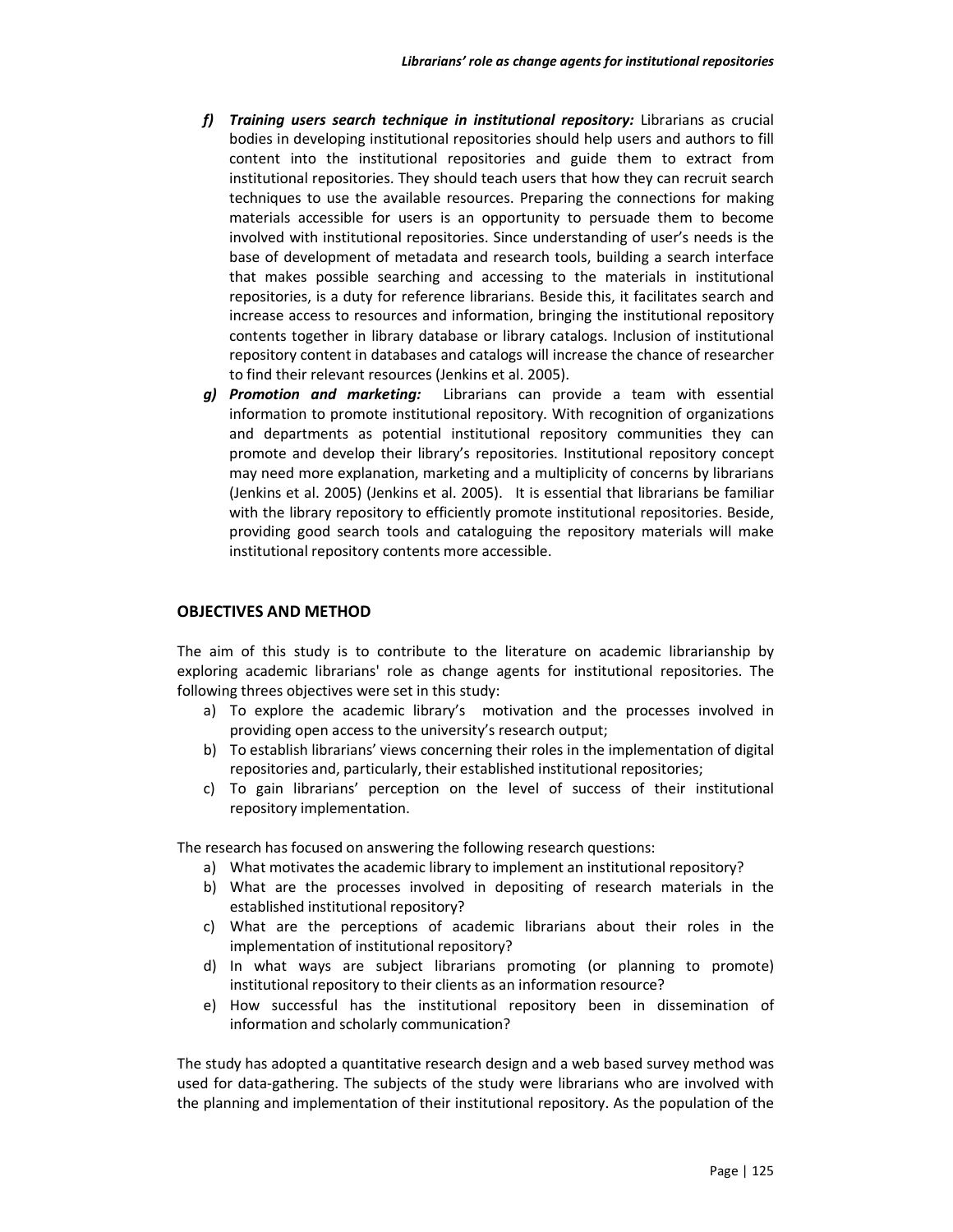study was not known, an e-mail invitation to participate in the survey was sent out to eight (8) institutional repository managers from the Malaysian academic libraries<sup>1</sup> listed in both Open Directory of Open Access Repository (OpenDOAR) (www.opendoar.org) (Table 1) and Registry of Open Access Repositories (ROAR), which are authoritative directories of academic open access repositories. This is termed the sample-based population. The institutional repository managers or librarians heading the institutional repository project were requested to forward the e-mail to other librarians in their respective library who are also working on the institutional repository. The e-mail, which contained a hypertext link, enables the survey participants to link to the survey database hosted by SurveysPro (www.surveyspro.com). After three rounds of distribution, responses were received from 21 librarians. The total number of usable, fully completed questionnaires was 16 comprising 5 librarians from UM, 3 UKM, 2 from UPM and USM respectively, and one each from the other 4 libraries (UTM, UUM, UniMAP and UNITEN). Descriptive statistics using frequency distributions, percentages and mean were performed to analyse the data.

| <b>Academic Library</b>                | <b>Institutional Repository</b>                                 | URL                                    | Birth Date <sup>2</sup> |
|----------------------------------------|-----------------------------------------------------------------|----------------------------------------|-------------------------|
| Universiti Kebangsaan Malaysia         |                                                                 | http://ptsidigital.ukm.my/             | 29 Aug 2007             |
| (UKM)                                  | PTSL UKM Repository                                             | http://eprints.ukm.my/                 |                         |
| Universiti Malaysia Perlis<br>(UniMAP) | UniMAP Library Digital Repository                               | http://dspace.unimap.edu.my/           | 21 May 2007             |
| Universiti Putra Malaysia (UPM)        | Universiti Putra Malaysia<br>Institutional Repository (PSAS IR) | http://psasir.upm.edu.my/              | 23 April 2008           |
| Universiti Sains Malaysia (USM)        | ePrints@USM                                                     | http://eprints.usm.my/                 | 17 April 2008           |
| Universiti Teknologi Malaysia<br>(UTM) | UTM Institutional Repository                                    | http://eprints.utm.my/                 | 26 Jan. 2007            |
| Universiti Utara Malaysia (UUM)        | <b>UUM IRepository</b>                                          | http://eprints.uum.edu.my/             | 20 June 2007            |
| University of Malaya (UM)              | <b>UM Digital Repository</b>                                    | http://eprints.um.edu.my/              | 25 Feb 2008             |
|                                        | MyManuskrip: Digital Library of                                 | http://mymanuskrip.fsktm.um.e          |                         |
|                                        | Malay Manuscripts (Pustaka Digital                              | du.my/Greenstone/cgi-                  |                         |
|                                        | Manskrip Melayu)                                                | bin/library.exe                        |                         |
|                                        | DSpace@UM                                                       | http://dspace.fsktm.um.edu.my          |                         |
| University Tenaga Nasional<br>(UNITEN) | UNITEN Digital Repository)                                      | http://dspace.uniten.edu.my/<br>xmlui/ | 29 Jan 2010             |

Table 1: Academic Libraries with Institutional Repositories Listed in OpenDOAR (http://www.opendoar.org/)

To verify the birth date of the university institutional repositories, librarians were asked to indicate how long their library had been involved with the planning or implementation of an institutional repository. Then, a cross tabulation was done between universities and the number of years in which they have been involved with planning or implementing an institutional repository in their universities (Table 2).

The study revealed that universities in Malaysia started the implementation of institutional repositories at different years. It can be observed from Table 2 that there is a variance in

l,

 $<sup>1</sup>$  Malaysia has 11 institutional repositories listed in OpenDOAR, however only eight of them are deployed by</sup> academic libraries. Malaysia has 17 institutional repositories listed in ROAR, and the same eight are deployed by academic libraries.

<sup>&</sup>lt;sup>2</sup> The Birth date of the Institutional Repository Listed in ROAR (http://roar.eprints.org/)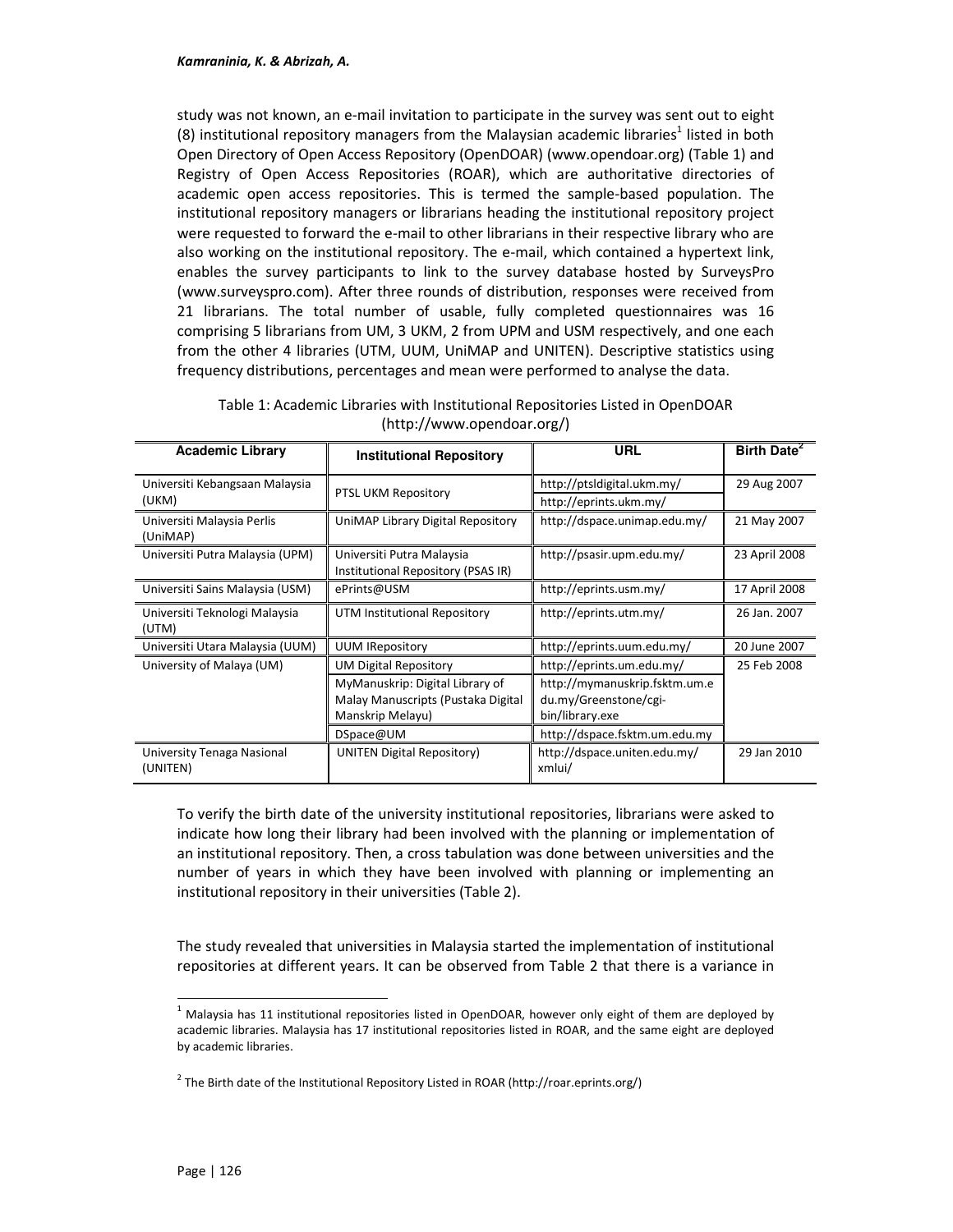their responses on when planning and implementation actually started. For example, five librarians from the University of Malaya (UM) gave different responses on the implementation of the institutional repository; ranging from one to four years. This variance could be as a result of the number of years they have worked under the institutional repository project. Also, the difference in variation could be because some of the universities have more than one digital repository and these repositories were initialized in separate years. However, results clearly indicated that UKM, UM, UTM and UUM were among the early adopters of institutional repositories in Malaysia

|               | Year |         |         |                      |         |       |
|---------------|------|---------|---------|----------------------|---------|-------|
| University    | year | 2 Years | 3 Years | $\overline{4}$ Years | 5 years | Total |
| UM            |      |         |         |                      |         | 5     |
| <b>UNITEN</b> |      |         |         |                      |         |       |
| <b>UniMAP</b> |      |         |         |                      |         |       |
| <b>USM</b>    |      |         |         |                      |         | C     |
| UTM           |      |         |         |                      |         |       |
| <b>UUM</b>    |      |         |         |                      |         |       |
| <b>UPM</b>    |      |         |         |                      |         | C     |
| <b>UKM</b>    |      |         |         |                      | ົ       | റ     |

#### Table 2: University/ Involvement Years (n=16)

#### **FINDINGS AND DISCUSSION**

This section discussed the findings by analyzing key elements in the data relevant to answer each of the five research questions.

## **Research Question 1: What motivates the academic library to implement an institutional repository?**

Librarians were first asked on the motivation of university to develop an institutional repository. Responses were provided in a "check all that apply" format. Table 3 presents the motivation in the provision of institutional repository as perceived by the respondents in ranked order. From the ranked responses, increasing the visibility of the institution's research output indicated as the main motivator reason to implement an institutional repository. It is followed by preserving the institution's research output and providing free access to it whereas monitoring productivity and reactive responses from requests from universities and faculties are known as the lowest rank.

| <b>Motivation</b>                                               | Frequency | Percentage (%) |
|-----------------------------------------------------------------|-----------|----------------|
| To increase the visibility of the institution's research output | 14        | 87.50          |
| To preserve the institution's research output                   | 13        | 81.25          |
| To provide free access to the institution's research output     | q         | 56.25          |
| To help evaluate the research productivity of departments       |           | 37.50          |
| In response to requests from University                         |           | 25.00          |
| In response to requests from faculty                            |           | 12.50          |

Table 3: Motivation to Develop an Institutional Repository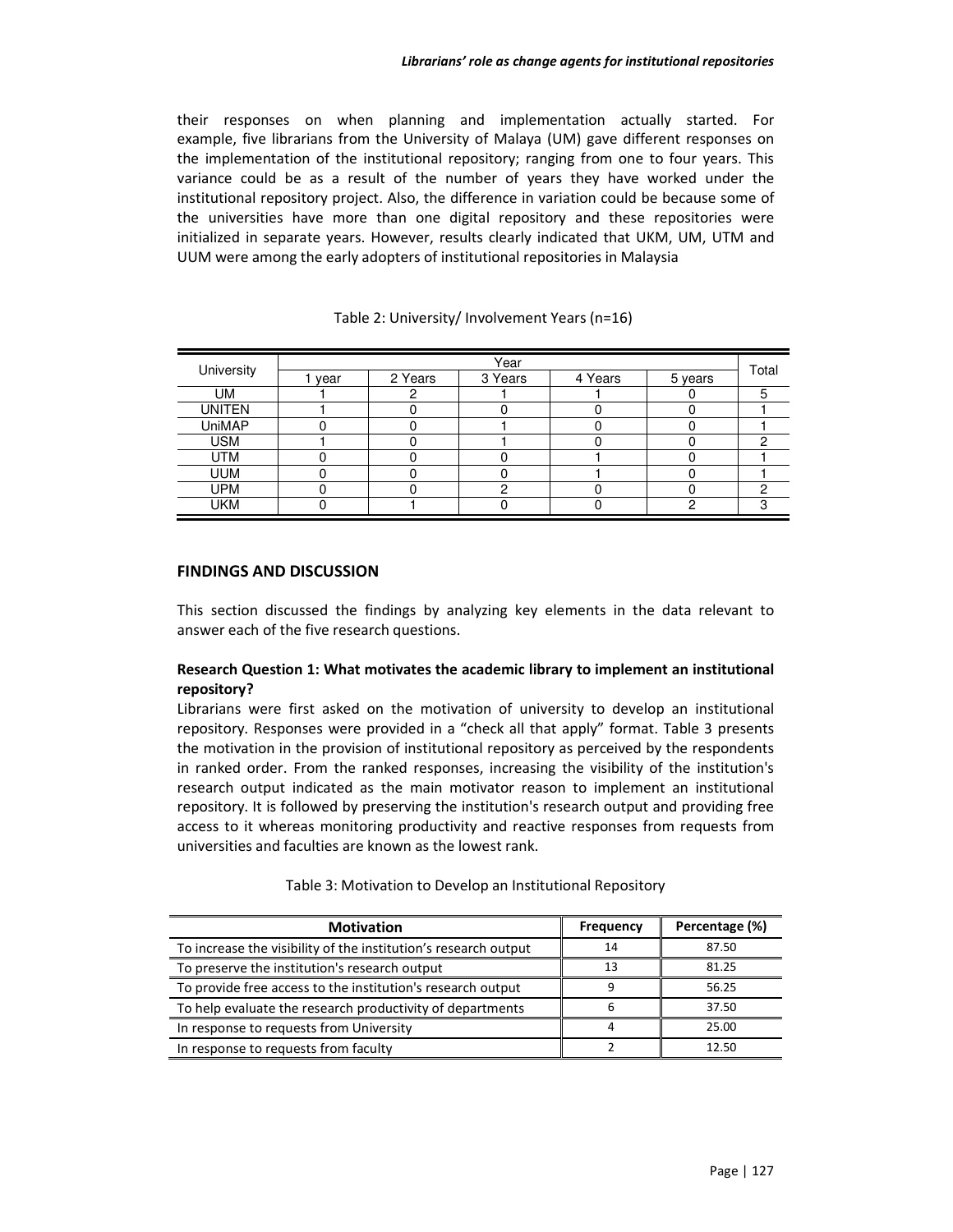## **Research Question 2: What are the processes involved in depositing of research materials in the established institutional repository?**

Librarians were asked to choose the best statement that describes the process of depositing materials in their current university institutional repositories. The following results obtained from the analysis: (a) self-deposition without quality control is not an acceptable option, (b) Academics prefer librarians to handle deposition and monitor quality control, (c) They welcome to collection of resources by librarians, independent of authors. This result clearly indicates the expected role of academic librarians of populating and maintaining institutional repositories.



Figure 1: Processes Involved in Depositing Materials in the Institutional Respoitory

# **Research Question 3: What are the perceptions of academic librarians about their roles in the implementation of institutional repository?**

Librarians in this study were asked to state their assumption about their roles in implementing of their universities institutional repositories. Responses were provided in a "check all that apply" format. Table 4 presents the opinion of librarians concerning their roles in the implementation of institutional repository as perceived by them in ranked order.

The result shows that librarians accepted their role as the promoter of institutional repository initiatives by encouraging authors to submit their work directly. It seems to be reluctance to accept the role of selector of resources, train about self archiving and its issues by librarians. Understanding the software, acting as steward of the collection and reviewing the final submission are known as the three unpopular roles among librarians in the implementation of institutional repository. The study found that half of the respondents reported they personally support anyone in developing and supporting institutional repository. They mentioned the details of their personal supportive roles to others in developing institutional repository in the form of: a help to other universities in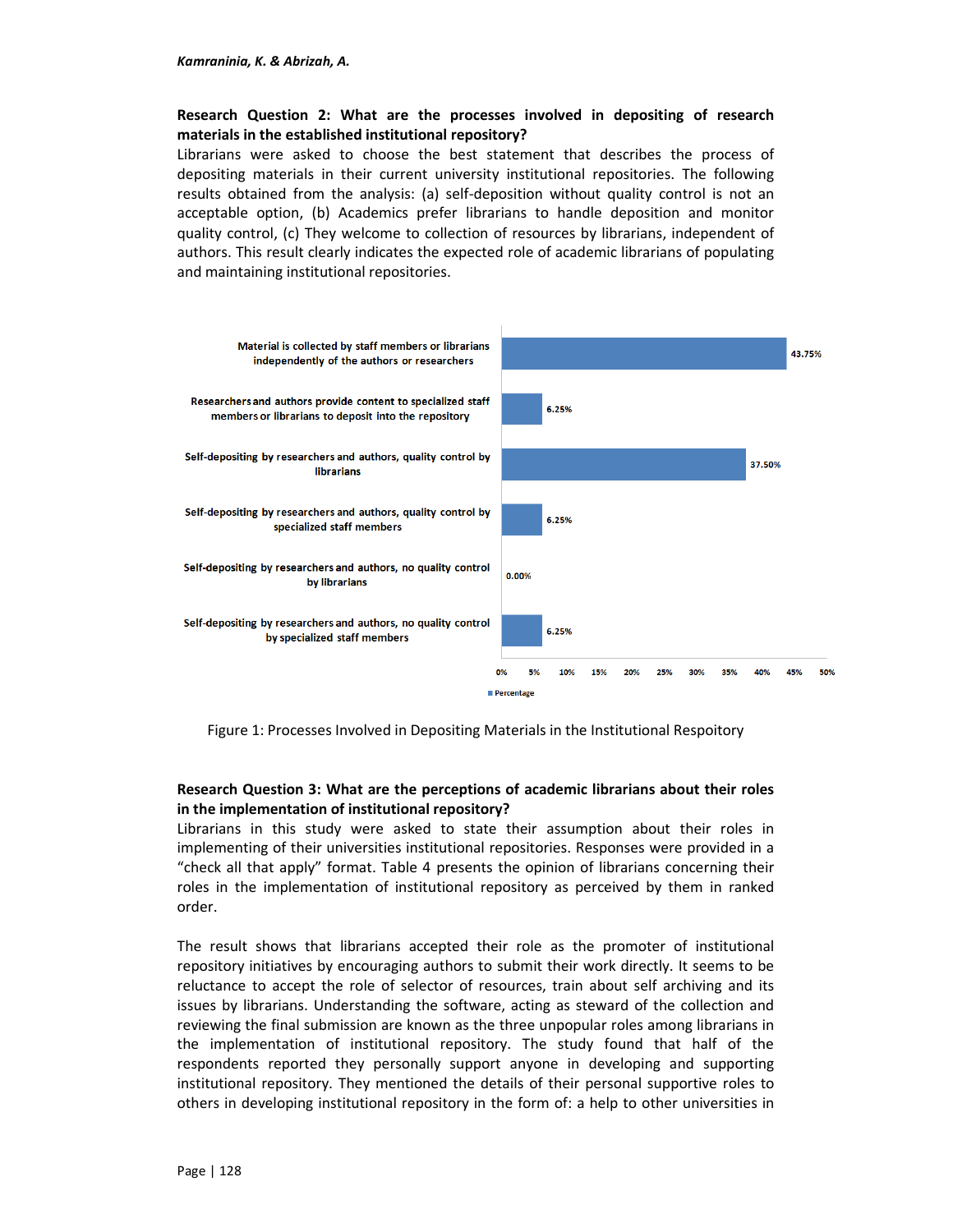developing their repositories; sharing of experiences with other librarians, advising and training librarians on the way that they can improve the institutional repository.

| <b>Roles</b>                                                                                                         | <b>Frequency</b> | Percentage<br>(%) |
|----------------------------------------------------------------------------------------------------------------------|------------------|-------------------|
| Librarians play a leading role in the institutional effort like<br>encouraging authors to submit their work directly | 13               | 81.30             |
| Librarians can only act as selectors of materials                                                                    | 5                | 31.30             |
| Librarians can only educate faculty members and authors<br>regarding self archiving issues                           | 5                | 31.30             |
| Librarians can only play as a trainer of authors on self archiving                                                   | 5                | 31.30             |
| Librarians only need understanding of the software which is<br>required for the institutional repository             | 4                | 25.00             |
| Librarians act as steward of the collection                                                                          |                  | 25.00             |
| Librarians can only act as submission review                                                                         |                  | 18.80             |

Table 4: Librarians' Roles in the Implementation of an Institutional Repository

### **Research Question 4: In what ways are subject librarians promoting (or planning to promote) institutional repository to their clients as an information resource?**

Marketing of institutional repository is one of the efforts needed to be done to promote the use of institutional repositories, which can be done best by reference or subject librarians. They can recognize departments, faculties and organizations which have possible institutional repository communities. By increasing faculty members' and researchers' knowledge about positive aspect of institutional repository, librarians can encourage them to a partnership in institutional repository development (Jenkins et al. 2005). Respondents were asked to state the ways that librarians are marketing institutional repository to faculty and scholars. Responses, also offered in a "check all that apply" format listed the following ways in ranked order: providing training sessions for future (12, 75.0%), speaking at departmental and other faculty meetings (12, 75.0%), and linking of the institutional repository website to the university and faculties' website (11, 68.8%). A small number indicated creating and distributing brochures as well as publishing information as ways to promoting institutional repository to their clients as an information resource. Table 5 presents these findings.

The following conclusion can be made from these findings. Librarians provide opinion and innovation to others in the system formally through training sessions and meetings with faculty. This makes sense as it connects with earlier findings that librarians play a leading role in the institutional repository by encouraging authors to self-archive. It shows that the librarians have been promoting institutional repositories to opinion leaders, in this case the authors, who are in a position to influence others to use new technologies (Rogers 2003). Rogers in his Diffusion of Information (DOI) theory suggests that if change agents' communication campaigns are not carried out in an effective manner, the adoption of an innovation will be slow or unsuccessful. Revell and Dorner (2009) contend that subject librarians are in a strong position to act as change agents by promoting institutional repositories as an innovative resource while assisting or training students and academics in identifying potential sources to meet their information needs (Revell and Dorner 2009). Both authors argue that the library can do promotional campaigns using handout pamphlets and web sites; however nothing works much better that working with the "opinion leaders" in the promotion of institutional repositories. Perhaps librarians who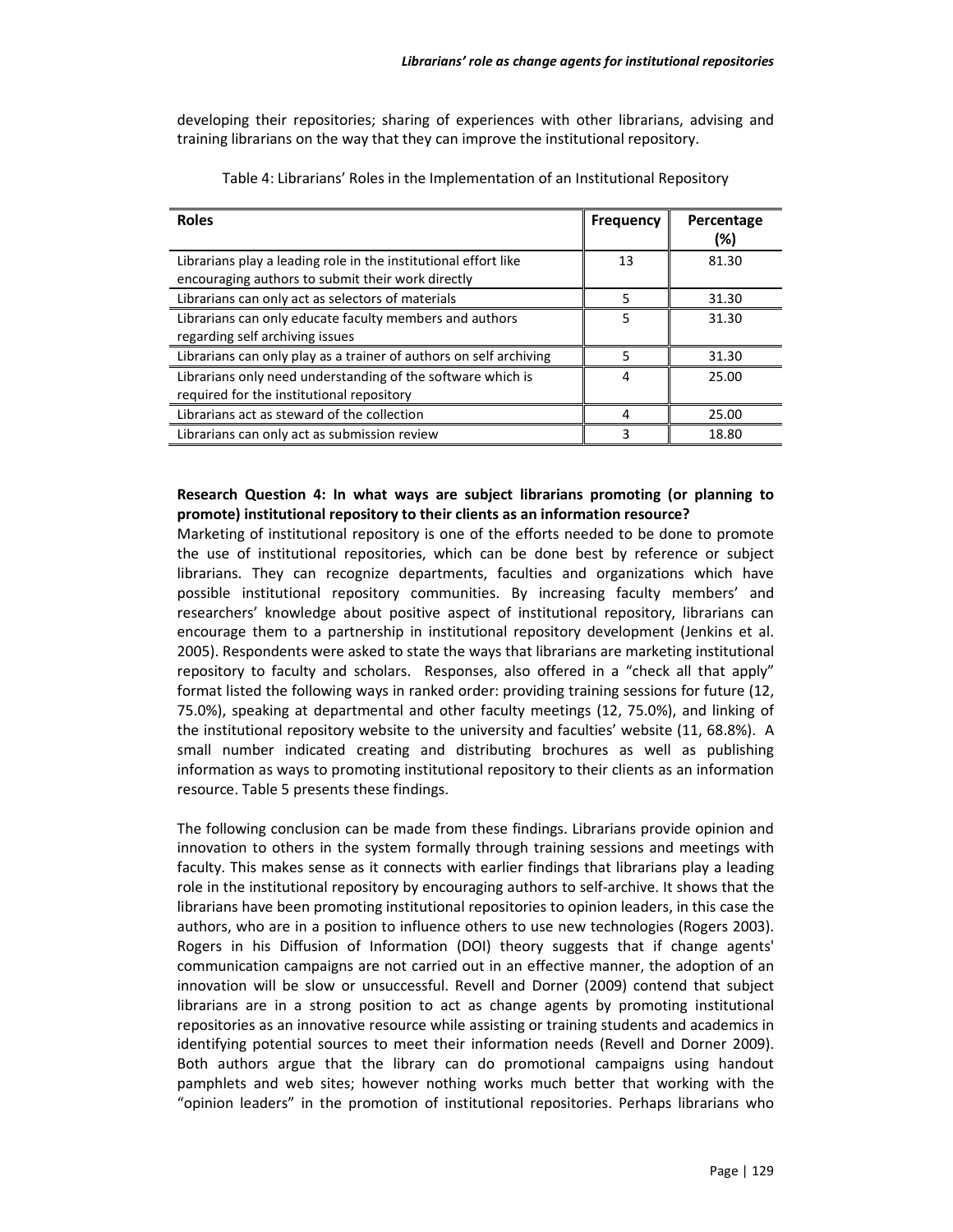have not worked with the faculty consider their institutional repositories to be insufficiently developed to warrant allocating resources for a promotional campaign.

| <b>Promoting ways</b>                                                                | <b>Frequency</b> | Percentage<br>(%) |
|--------------------------------------------------------------------------------------|------------------|-------------------|
| Providing training sessions for future                                               | 12               | 75.00             |
| Speaking at departmental and other faculty meetings                                  | 12               | 75.00             |
| Link the Institutional repository website to the university and<br>faculties website | 11               | 68.80             |
| Creating and distributing brochures or other informational<br>material               | 6                | 37.50             |
| Publishing information in newsletters or other local publications                    |                  | 25.00             |

Table 5: Ways of Promoting the Institutional Repository

#### **Research Question 5 How successful has the institutional repository been in dissemination of information and scholarly communication?**

Respondents were asked to estimate the success level of their institutional repositories in disseminating the university's research output. The level of success as perceived by the respondents is measured on a scale from 1 to 5 as follows: 1 = not successful at all; 2 = not very successful; 3 = quite successful; 4 = successful; and 5 = very successful. Figure 2 shows the mean scores of perceived level of success. On the average, the respondents considered their institutional repositories as successful in terms of providing free, open and timely access, and preserving and providing long term access to the institution's scholarship (m=4.0 and m=4.06 respectively). Enhancing the visibility of the institution and preserving and providing stewardship were also perceived as successful. Respondents indicated that educating the faculty on the aspects of open access, copyright issues and scholarly communication had been quite successful.





This finding points to at least three important conclusion with regards to the success of the institutional repositories in dissemination of information and scholarly communication. First, none of the librarians felt that their institutional repositories have been very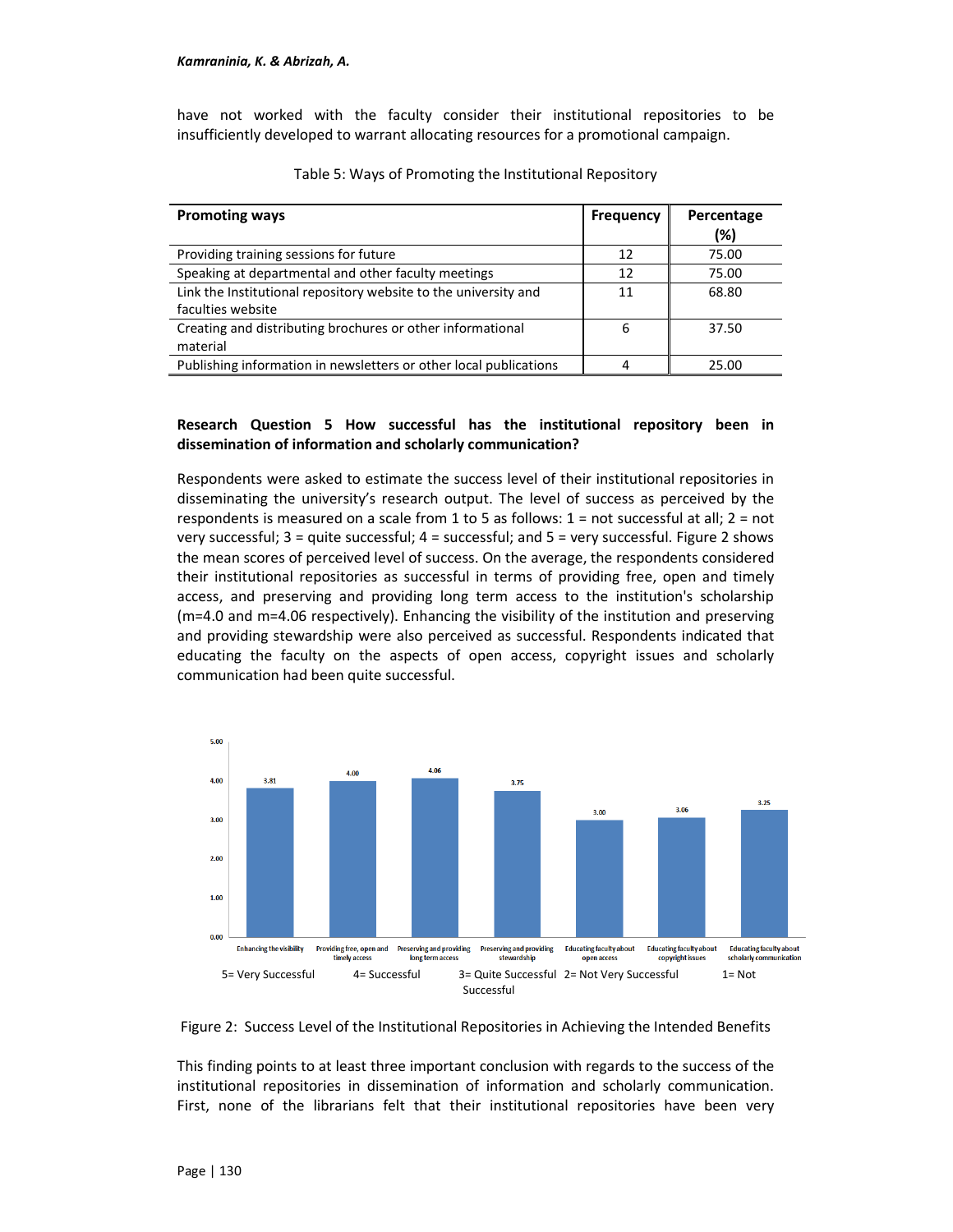successful in disseminating the university's research output. Second, in general librarians felt the institutional repositories have been successful only in their objective to capture, disseminate and preserve intellectual results of the university. Third, the librarians still need to communicate to the faculty about the values and issues in the deployment of institutional repositories, indicating that they still need to work on the promotion of the institutional repositories as an information source to the stakeholders.

## **CONCLUSION**

The paper reports academic librarians' motivations and the processes involved in providing open access to the university's research output, establish views of librarians concerning their roles in establishment of institutional repositories, and determine the librarians' perception on the level of success of their institutional repository implementation. The study has adopted a quantitative research design and conducted through a web based survey.

The findings of this study indicate that increasing the visibility and preserving of the institution's research output are the two highest motivation reasons whereas response to requests from faculties is in the lowest rank between the motivation reasons in developing of an institutional repository. This is especially true when Crow (2006) revealed that one of the primary profits of publishing in institutional repositories pertain to enhanced professional visibility of the researchers work. The analysis also concludes that most of the materials are collected by staff members or librarians independent of the authors or researchers. This study supports those by Swan and Brown (2005) who mentioned that a strategy is needed to encourage authors and researchers to participate in self archiving and depositing their work into institutional repository. A majority of the respondents indicated that playing a leading role in encouraging authors to submit their work directly to the institutional repository is the main role for librarians in implementing of an institutional repository. Both providing training sessions, and speaking at departments and faculties meetings, were the most significant ways for promoting institutional repositories, while publishing information in newsletters or other local publications was the infrequent way of marketing of an institutional repository to faculties and scholars. Providing free, open and timely access to the institution's scholarship is known as the most useful benefit for institutional repositories users.

The findings will assist librarians to improve their university institutional repositories and enable them to find a better way to promote their university institutional repositories to researchers. Encouraging authors to do self depositing will enhance the visibility of the scholars. The profile of authors will be increased due to the huge access as it is free. Moreover, all researchers' intellectual works will be collected in one place. Development of the institutional repositories and populating them with contents requires hard effort. Librarians should encourage authors to submit their works to their university institutional repository. Literatures illustrate that submission of intellectual works by authors depends on the culture of scholarly communication within the institutions or universities. Reference and subject librarians are familiar with different library culture and environments, so they are the best option to encourage authors to submit their work into institutional repository.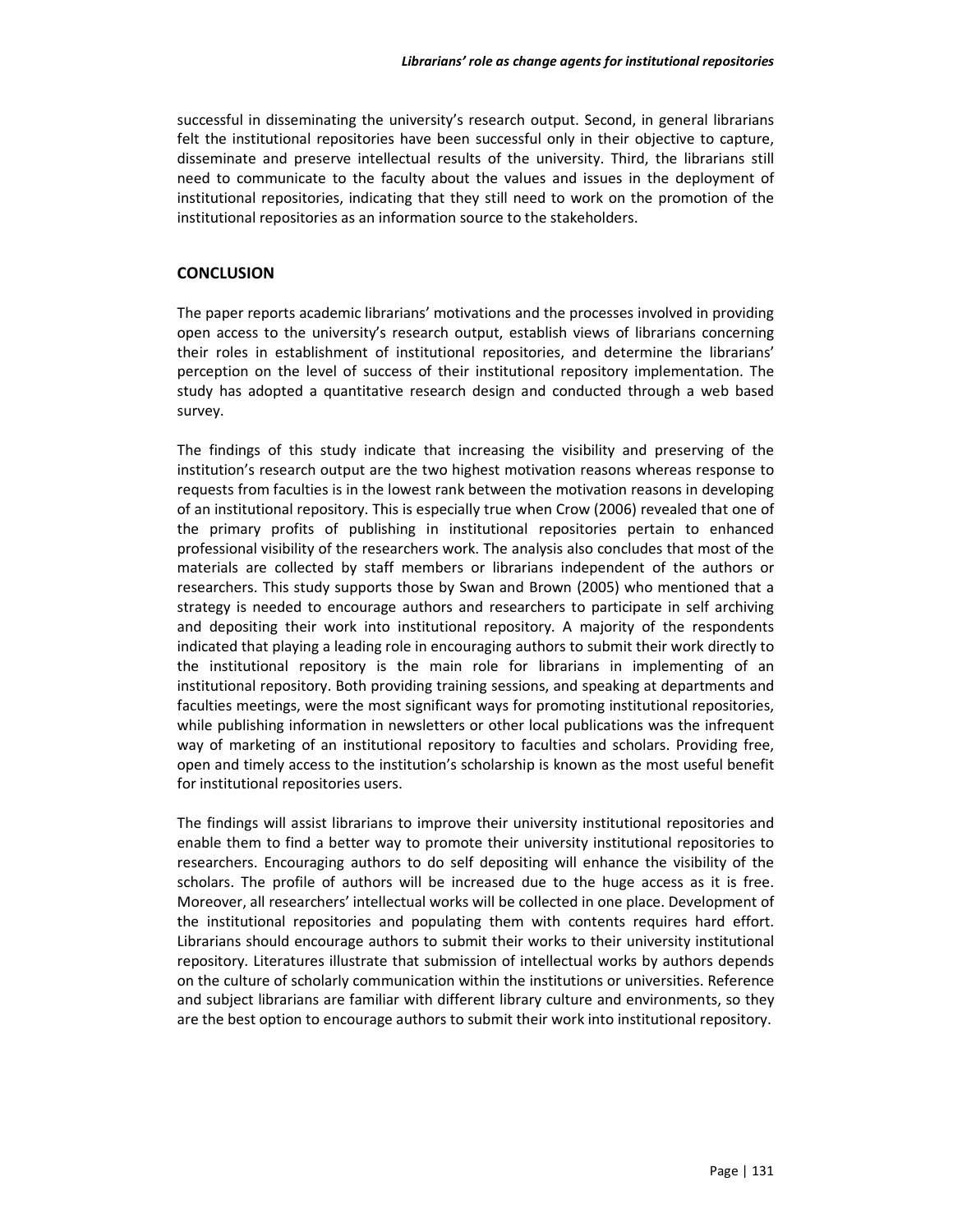### **ACKNOWLEDGEMENT**

This research was conducted with the support of a UMRG grant (RG001/09ICT) from the University of Malaya (UM). The authors thanked the participating librarians for their invaluable contribution in this research.

## **REFERENCES**

- Abrizah, A. 2010. Piloting an institutional repository at a research-intensive university: Strategies for content recruitment and the role of the library. *World Digital Libraries*, Vol. 3, no. 1:23-29
- Abrizah, A, K Kiran, NN Edzan, and AN Zainab. 2007. Making Malaysian research available through publishing in Open Access E-journals and E-prints. *Persidangan Kebangsaan Ilmiah MAPIM*:9-11.
- Allard, S, TR Mack, and M Feltner-Reichert. 2005. The librarian's role in institutional repositories. *Reference Services Review*, Vol. 33, no. 3:325-336.
- Bailey, CW. 2005 *Open access bibliography: liberating scholarly literature with e-prints and open access journals*: Association of Research Libraries Washington, DC.
- Barton, M, A Murray, and R Holley. 2003. Planning for institutional repositories in the United Kingdom. *SCONUL Newsletter*, Vol. 29:56-58.
- Bell, S. 2004. Institutional repositories: what will it take to fill them? *Upstate Science Librarians Meeting, SUNY College of Environmental Science and Forestry*.
- Branin, J, F Groen, and S Thorin. 2000. The changing nature of collection management in research libraries. *Library resources and technical services*, Vol. 44, no. 1:23-32.
- Campbell, L, K Blinco, and J Mason. 2004. Repository management and implementation. *White Paper for alt-i-lab*.
- Cervone, F. 2004. The repository adventure. *Library Journal*, Vol. 129, no. 10:44-46.
- Chang, SH. 2003. Institutional repositories: the library's new role. *OCLC Systems & Services*, Vol. 19, no. 3:77-9.
- Crow, R. 2002. SPARC institutional repository checklist & resource guide. *Washington, SPARC.* Available at: http://www. arl. org/sparc/IR/IR\_Guide. html.
- Crow, R. 2006. The case for institutional repositories: a SPARC position paper. *Position paper*, no. 102.
- Gadd, E, C Oppenheim, and S Probets. 2003. Self-archiving–the "right" thing? An introduction to the RoMEO Project. *SCONUL Newsletter*, Vol. 29:34-7.
- Genoni, P. 2004. Content in institutional repositories: a collection management issue. *Library Management*, Vol. 25, no. 6/7:300-306.
- Harnad, S. 2001. The self-archiving initiative: freeing the refereed research literature online. *Nature*, Vol. 410:1024-1025.
- Jenkins, B, E Breakstone, and C Hixson. 2005. Content in, content out: the dual roles of the reference librarian in institutional repositories. *Reference Services Review*, Vol. 33, no. 3:312.
- Johnson, RK. 2002. Institutional repositories: partnering with faculty to enhance scholarly communication. *D-Lib Magazine*, Vol. 8, no. 11:1-7.
- Lee, HL. 2000. What is a collection? *Journal of the American Society for Information Science*, Vol. 51, no. 12:1106-1113.
- Lynch, CA. 2003. Institutional Repositories. *portal: Libraries and the Academy*, Vol. 3:327- 336.
- Mackie, M. 2004. Filling institutional repositories: practical strategies from the DAEDALUS Project.